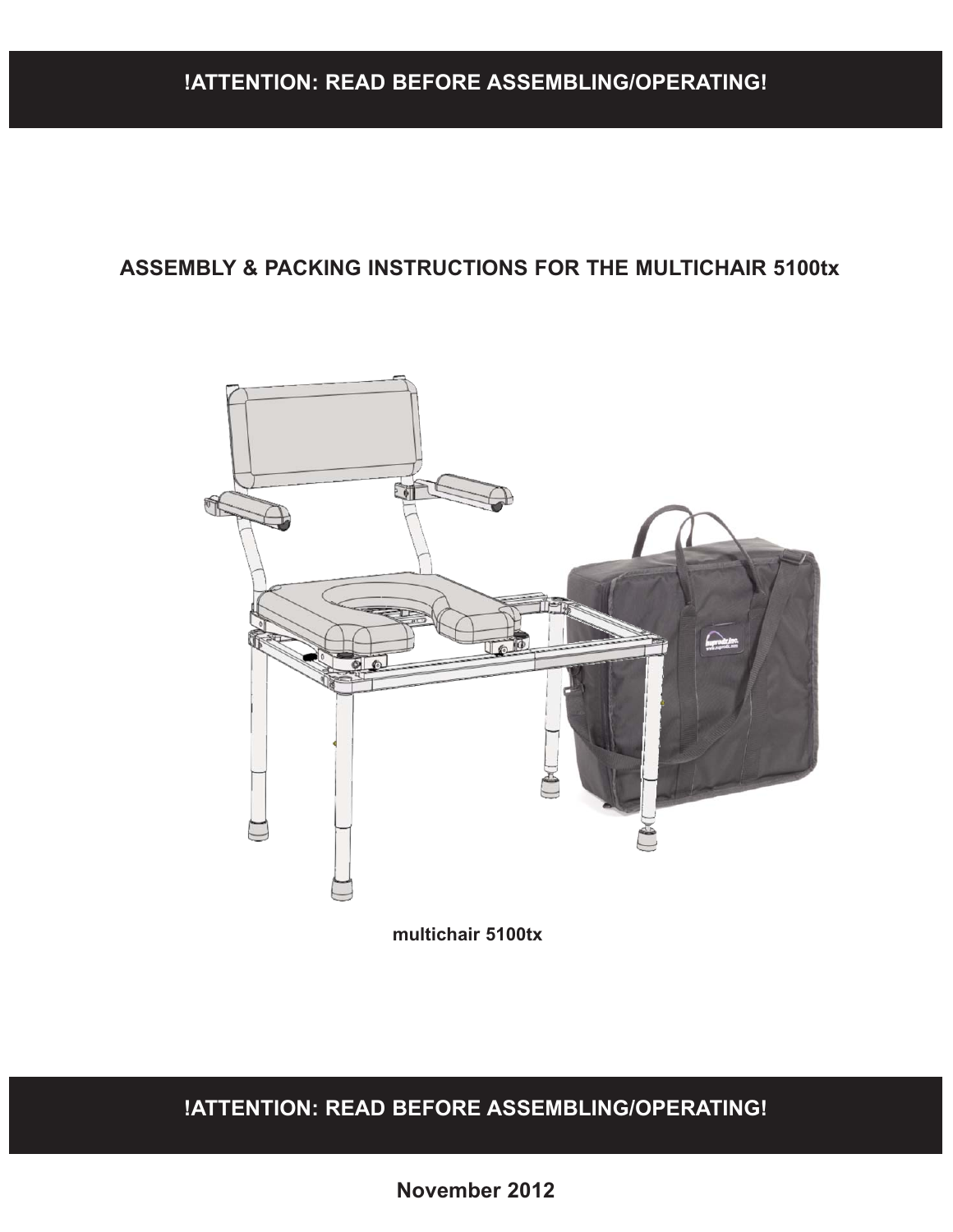## **ASSEMBLY INSTRUCTIONS**

### **!ATTENTION: PLEASE READ!**

Please see Page 6: LIMITED WARRANTY of these instructions. If the warranty is not acceptable, contact Nuprodx, Inc. for information about returning the chair for a refund (Restocking fees and shipping charges will be applied). This chair is designed and intended for indoor shower and bathroom use. It is not designed for outdoor use and will void the warranty if used in this fashion. If thresholds, shower curbs or barriers are encountered that exceed ½" in height, the area in question should be brought within the code for disabled accessibility.

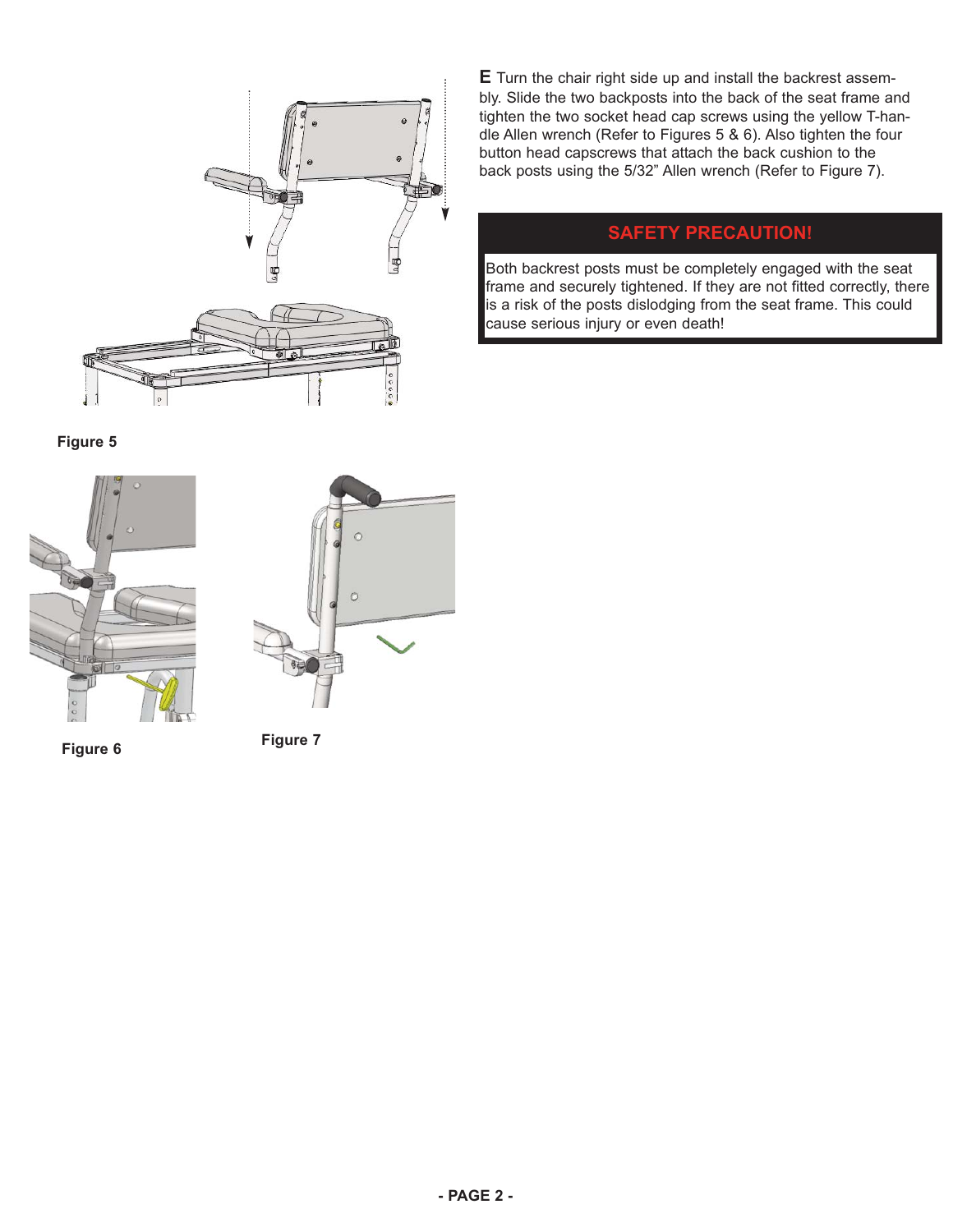## **OPERATING INSTRUCTIONS**



**A** Ensure all fasteners (bolts/washers) are securely tightened and all chair parts have been assembled correctly (Refer back to Assembly Instructions if needed. Contact Nuprodx, Inc. if unsure of anything).

**B Commode Chair: Position the multiCHAIR over the toilet, so** that the center of the commode opening is directly above the center of the toilet bowl. Adjust the height of the multiCHAIR accordingly by setting the position of the brass buttons on the four inner legs to the various adjustment holes on the outer legs.

Ensure that the height of each inner leg is set to make the multiCHAIR level. If this is not properly done, the multiCHAIR could tip to one side causing the user to fall. This could result in serious injury or even death!

**C Shower Chair**: Position the multiCHAIR inside the bathtub/shower. Adjust the height of the multiCHAIR accordingly by setting the position of the brass buttons on the four inner legs to the various adjustment holes on the outer legs (Refer to Figure 8). Pull the release latch open on the slider seat frame and transfer into the tub portion until the latch engages onto the opposite stop (Refer to Figure 9).

# **ADDITIONAL SAFETY PRECAUTIONS**

## **!ATTENTION: PLEASE READ!**

WARNING! Failure to account for the afformentioned and the following safety precautions can result in serious injury to the user or even death!



**A** Leg Height Adjustment: When making height adjustments to any of the legs, make sure that the brass buttons are fully engaged into the outer legs. If pushed too hard the button could become stuck inside the inner leg (Contact Nuprodx, Inc. if this occurs). Leg height adjustment should only be made before transferring the user into the chair (Refer to Figure 10).

**B** Crutch Tips: Before transferring into and out of the chair, all four crutch tips must be securely planted onto the floor. Failure to do so could cause the chair to become unstable.

**C** Fasteners: Over time the screws and washers on the chair may become loose. It is very important that these are checked and securely tightened before each use. Failure to do so could cause a part to dislodge from the chair (Refer to Figure 11).